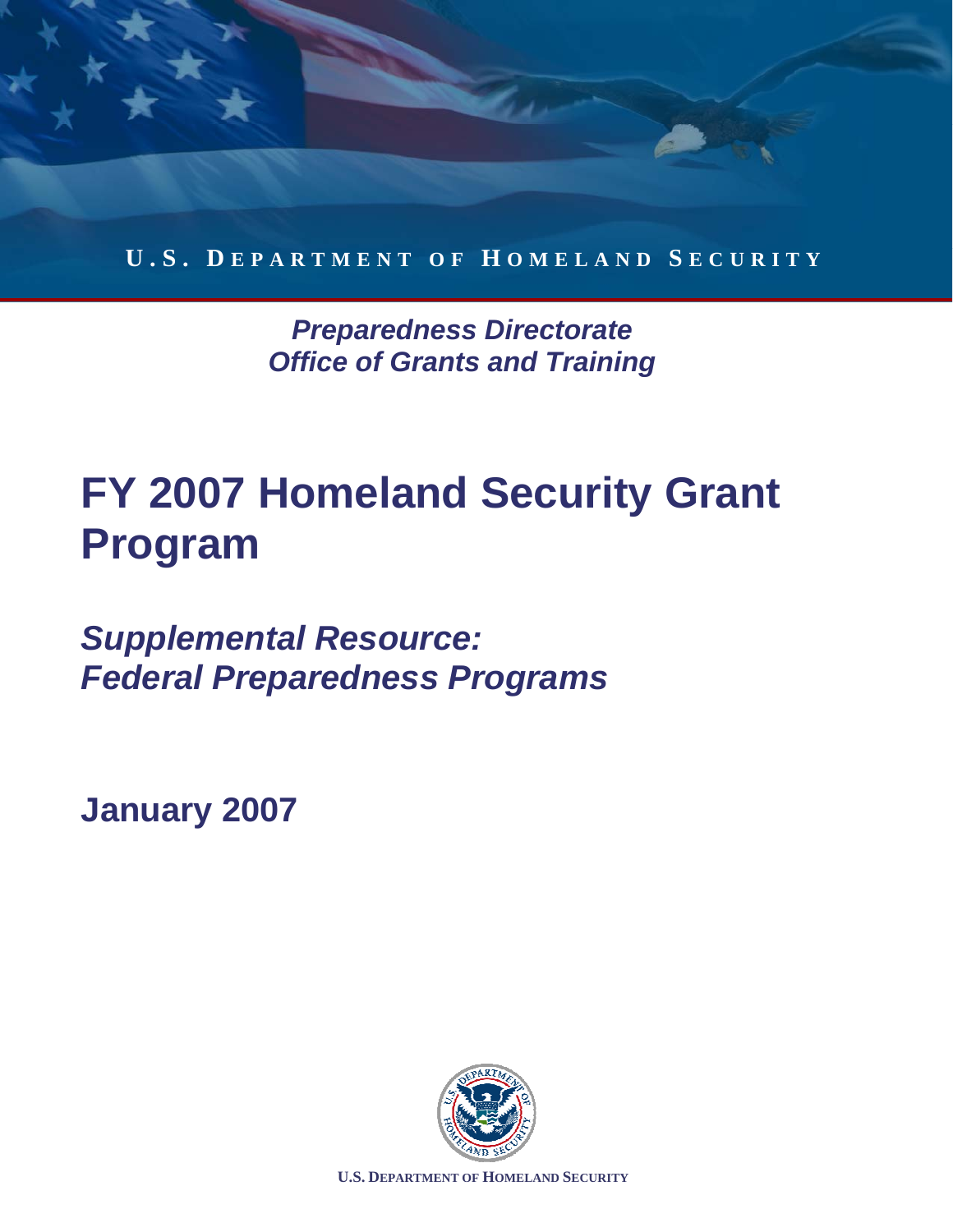## **Federal Preparedness Programs**

States should examine how they integrate preparedness activities across disciplines, agencies, and levels of government, including local units of government.<sup>1</sup> In FY 2007, States must implement a cohesive planning framework that builds and implements homeland security initiatives that leverage DHS resources as well as other Federal and State resources. Specific attention should be paid to how all available preparedness funding sources can be effectively utilized in a collaborative manner to support the enhancement of capabilities throughout the State.

Table 4 below outlines other programs also funded by G&T but not included in this guidance. While not an exhaustive list, Table 9 points to other grant programs throughout the Federal government which States can leverage for preparedness needs.

| FY 2007<br><b>Program</b>                                                                     | <b>Program Overview</b>                                                                                                                                                                                                                                                                                                                                                                                                                                                                                      | <b>Goal Mission</b><br><b>Area</b>                 |
|-----------------------------------------------------------------------------------------------|--------------------------------------------------------------------------------------------------------------------------------------------------------------------------------------------------------------------------------------------------------------------------------------------------------------------------------------------------------------------------------------------------------------------------------------------------------------------------------------------------------------|----------------------------------------------------|
| <b>Emergency</b><br><b>Management</b><br><b>Performance</b><br><b>Grant (EMPG)</b><br>Program | The EMPG program gives States the opportunity to structure<br>individual emergency management programs based on needs<br>and priorities for strengthening their emergency management<br>capabilities, while addressing issues of national concern.<br>States have the flexibility to develop systems that encourage<br>the building of partnerships which include government,<br>business, volunteer, and community organizations.                                                                           | Common<br>Activities, Protect,<br>Respond, Recover |
| <b>Buffer Zone</b><br><b>Protection</b><br>Program (BZPP)                                     | The BZPP provides funding for enhanced security of select<br>critical infrastructures and assets. The intent of the program is<br>to establish Buffer Zone Plans which are intended to help local<br>law enforcement and emergency responders develop<br>preventive and protective measures around high priority<br>infrastructure targets.                                                                                                                                                                  | Common<br>Activities, Prevent,<br>Protect          |
| <b>Transit Security</b><br><b>Grant Program</b><br>(TSGP)                                     | The TSGP provides funding to support security enhancements<br>for intracity passenger rail transportation and other security<br>measures. The program addresses three transit modalities:<br>rail transit, intracity bus transit, and ferry systems.                                                                                                                                                                                                                                                         | Common<br>Activities, Prevent,<br>Protect          |
| <b>Port Security</b><br><b>Grant Program</b><br>(PSGP)                                        | The PSGP funds owners and operators of ports, terminals,<br>U.S. inspected passenger vessels and ferries, as well as port<br>authorities and State and local agencies to improve security<br>for operators and passengers through physical security<br>enhancements. The program strives to create a sustainable,<br>risk-based effort for the protection of critical infrastructure from<br>terrorism or any other incidents that would cause major<br>disruption to commerce and significant loss of life. | Common<br>Activities, Prevent,<br>Protect          |

## **Table 1 – Other FY 2007 Office of Grants and Training Grant Programs**

 $\overline{a}$ 

 $<sup>1</sup>$  According to Federal legislation, "For purposes of eligibility for funds under this heading, any county, city,</sup> village, town, district, borough, parish, port authority, transit authority, intercity rail provider, commuter rail system, freight rail provider, water district, regional planning commission, council of government, Indian tribe with jurisdiction over Indian country, authorized tribal organization, Alaska Native village, independent authority, special district, or other political subdivision of any state shall constitute a 'local unit of government'."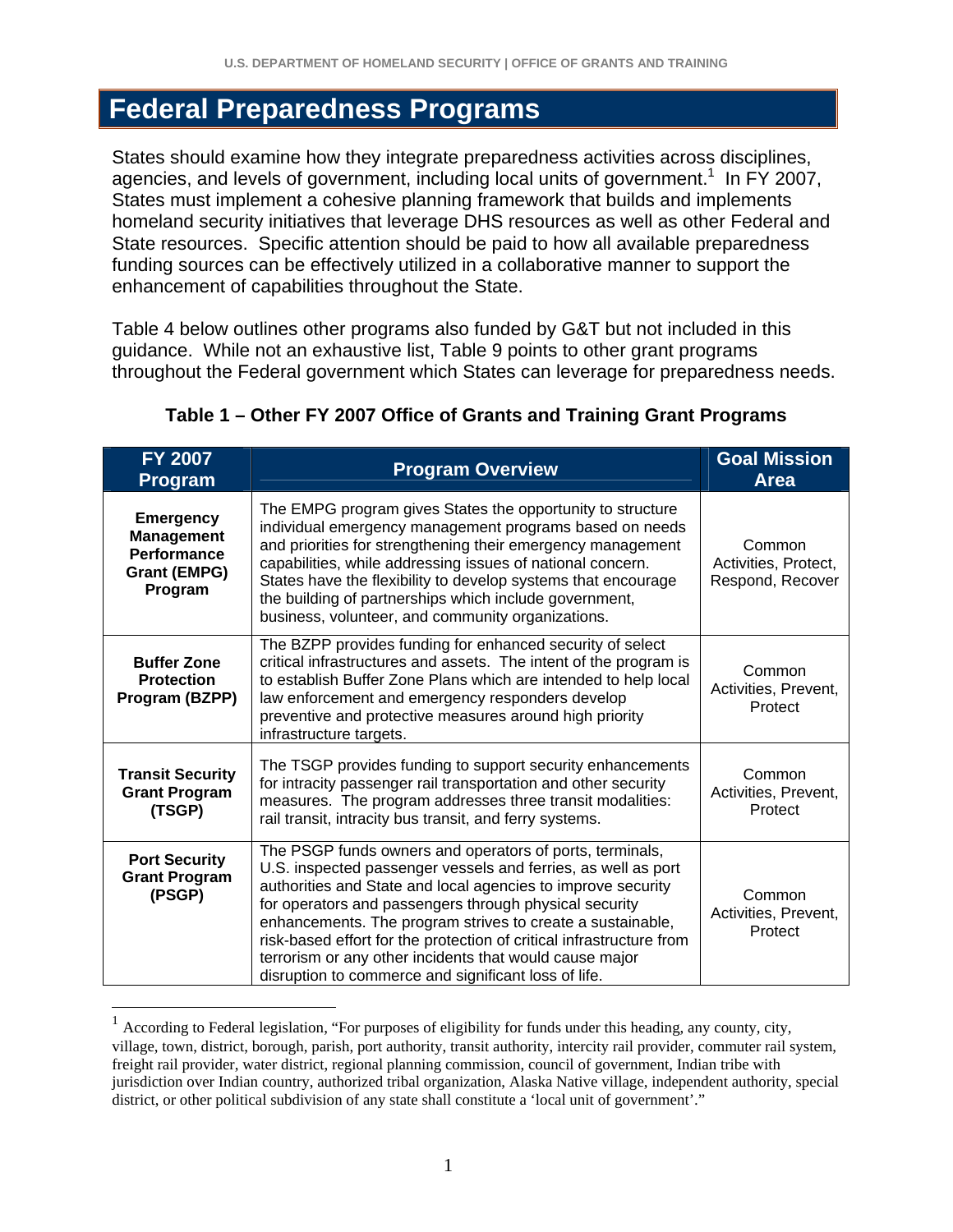| <b>FY 2007</b><br><b>Program</b>                                 | <b>Program Overview</b>                                                                                                                                                                                                                                                                                                                                                                                                                        | <b>Goal Mission</b><br>Area                |
|------------------------------------------------------------------|------------------------------------------------------------------------------------------------------------------------------------------------------------------------------------------------------------------------------------------------------------------------------------------------------------------------------------------------------------------------------------------------------------------------------------------------|--------------------------------------------|
| <b>Intercity Bus</b><br><b>Security Grant</b><br>Program (IBSGP) | The IBSGP provides financial assistance to owners/operators<br>of fixed route, intercity bus services, and special needs charter<br>buses to improve security for operators and passengers. The<br>program strives to create a sustainable effort for the protection<br>of critical infrastructure terrorism or any other incidents that<br>would cause major loss of life and severe disruption.                                              | Common<br>Activities, Prevent,<br>Protect  |
| <b>Trucking Security</b><br>Program (TSP)                        | The purpose of the FY 2006 Trucking Security Program is to<br>continue the Highway Watch® Program as a sustainable<br>national program to enhance security and overall<br>preparedness on our nation's highways.                                                                                                                                                                                                                               | Common<br>Activities, Prevent<br>Protect   |
| Assistance to<br><b>Firefighters Grant</b><br>(AFG) Program      | The purpose of the AFG program is to enhance the safety of<br>the public and firefighters with respect to fire and fire-related<br>hazards. The primary goal of the AFG Program's Fire<br>Prevention and Safety Grant is to reach high-risk target groups<br>in order to mitigate the high incidences of death and injuries.<br>Additionally, the program continues to include funding for the<br>Firefighter Safety Research and Development. | Common<br>Activities, Prevent,<br>Respond, |

Table 10 below highlights seven federal preparedness grant programs developed outside the Office of Grants & Training.

| <b>FY 2007</b><br><b>Program</b>                                                                                                                                                  | <b>Program Overview</b>                                                                                                                                                                                                                                                                                                                                                                                                                                                                                                                                                                                            | <b>Goal Mission</b><br><b>Area</b> |
|-----------------------------------------------------------------------------------------------------------------------------------------------------------------------------------|--------------------------------------------------------------------------------------------------------------------------------------------------------------------------------------------------------------------------------------------------------------------------------------------------------------------------------------------------------------------------------------------------------------------------------------------------------------------------------------------------------------------------------------------------------------------------------------------------------------------|------------------------------------|
| <b>National</b><br><b>Bioterrorism</b><br>Hospital<br><b>Preparedness</b><br>Program (NBHPP)<br><b>Health Resources</b><br>and Services<br><b>Administration</b><br>(HRSA), (HHS) | The purpose of the NBHPP is to prepare hospitals and<br>supporting healthcare systems, in collaboration with other<br>partners, to deliver coordinated and effective care to victims<br>of terrorism and other public health emergencies.<br>Cooperative agreement funds may be used for activities that<br>include increasing surge capacity, which encompasses beds,<br>personnel, pharmaceuticals, Personal Protective Equipment,<br>decontamination capacity, isolation capacity and<br>interoperable communications, as well as the enhancement of<br>EMS services, competency based training, and exercises. | Common<br>Activities,<br>Respond   |
| <b>Bioterrorism</b><br><b>Training and</b><br><b>Curriculum</b><br><b>Development</b><br>Program (BTCDP),<br>(HRSA), (HHS)                                                        | BTCDP provides support to health professions schools,<br>health care systems, and other educational entities to equip a<br>workforce of healthcare professionals to address emergency<br>preparedness and response issues. The program consists of<br>two discrete foci: (1) provision of continuing education for<br>practicing health care providers; and (2) curriculum<br>development and enhancement and training in health<br>professions schools.                                                                                                                                                           | Common<br>Activities,<br>Respond   |